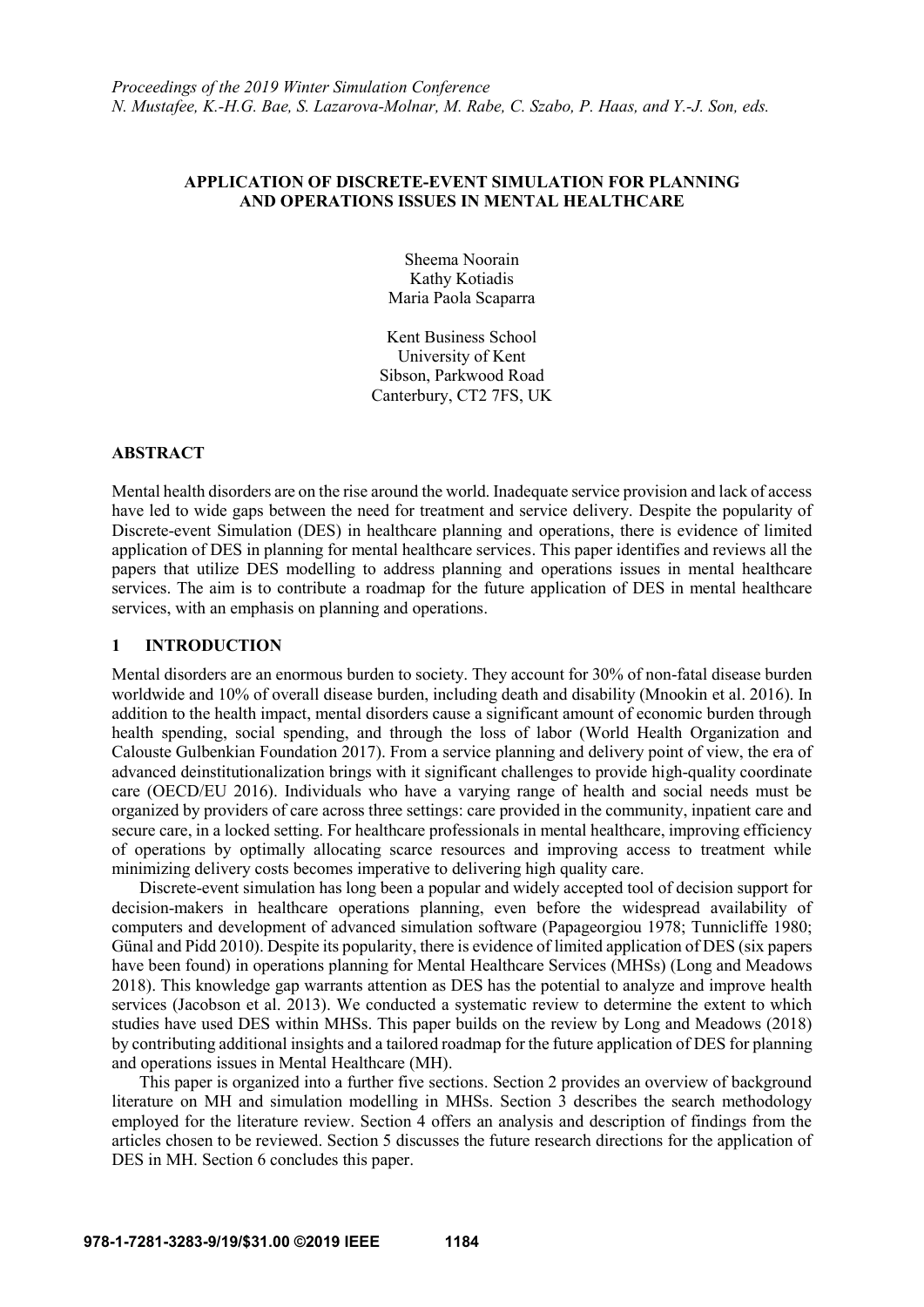### **2 BACKGROUND LITERATURE**

#### **2.1 Mental Healthcare Services**

Mental disorders often follow a chronic course, albeit with periods of relapse and remission which can mimic acute disorders. Management of mental disorders- more particularly than other medical conditions- is said to require a balanced combination of three fundamental ingredients of care: pharmacological; psychological; and psychosocial interventions (World Health Organization 2001). Therefore, the needs of people with mental illness are multiple and varied and differ at different stages of the illness. These needs are met mainly through community-based services within a local setting. Community mental health can comprise of a variety of services such as outpatient services, acute inpatient services, long-term care, nursing services, mental health teams, therapy services, and community hospitals in co-ordination with a number of external partners including primary care, specialist care, social care, voluntary services, emergency services, education, housing, and the justice system (Thornicroft et al. 2016; Carter 2018).

From an operational aspect, there is little uniformity in the delivery of services (Carter 2018). It has been reported that in a single geographical location no two mental health service providers deliver the same set of services (Carter 2018). This discord between how services are structured is both a global and national phenomenon. Patterns of services and provision of treatment for mental health not only differ between high- vs. low- and middle income countries, but also high- vs. low-resource areas within countries (Patel et al. 2018). A single global model of mental health care provision simply does not exist (Thornicroft et al. 2016).

Additionally, a range of barriers limit the provision of care specifically for the MH sector, which include inadequate funding, high workload pressure on mental health workers, and understaffing among others (BMA 2017). For patients with mental health conditions, there remain a number of system-wide challenges. These include, long waiting times, poor integration across services, bed shortages and inadequate service provision, to name a few (BMA 2017). With rising healthcare costs and continued prevalence of mental health disorders worldwide, the need to make comprehensive decisions in service delivery and for robust resource allocation add to the ever-increasing pressure to deliver quality care. The mental healthcare system consists of multiple stakeholders, inter-related and interconnected components, with complex interactions. Hence, OR techniques such as DES, can and should play a significant role in helping MH service managers to evaluate efficiency of existing systems, examine staffing levels, and investigate complex relationships in the system.

#### **2.2 Simulation in Mental Healthcare**

A number of reviews published in the timeframe 2009-2019, have explored the application of DES in a wide array of healthcare settings (Brailsford et al. 2009; Cardoen et al. 2010; Günal and Pidd. 2010; Mustafee et al. 2010; Katsaliaki and Mustafee 2011; Fakhimi and Mustafee 2012; Mielczarek and Uziałko-Mydlikowska 2012; Mielczarek 2016; Long and Meadows 2018). In striking contrast, analysis of these reviews reveals that prior to the review authored by Long and Meadows (2018), the paper by authors Mielczarek and Uziałko-Mydlikowska (2012) was the only one that cited a study related to mental health.

MHS planning has been largely neglected by the discipline of Operations Research (OR), which by extension also holds true for DES (Bradley et al. 2017). A similar conclusion was arrived at by authors Long and Meadows (2018), having reviewed 160 papers that employed simulation modeling methods such as Markov modelling; Monte Carlo Simulation; Microsimulation; DES; Agent Based Modelling (ABM); and System Dynamics (SD) in mental healthcare. The authors found widespread applications in areas of medical decision making and epidemiology. However, application of simulation in healthcare system design, planning and operations were found to be relatively underrepresented (Long and Meadows 2018). Furthermore, the authors identified 19 articles that applied DES, of which four journal articles, one conference proceedings paper and one PhD thesis applied DES to address planning and operations issues in MHSs. The application of ABM and SD to inform mental health policy has also been reviewed by authors Langellier et al. (2019). They provide a narrative synthesis of eight articles included in their review and highlight opportunities for expanded use of complex systems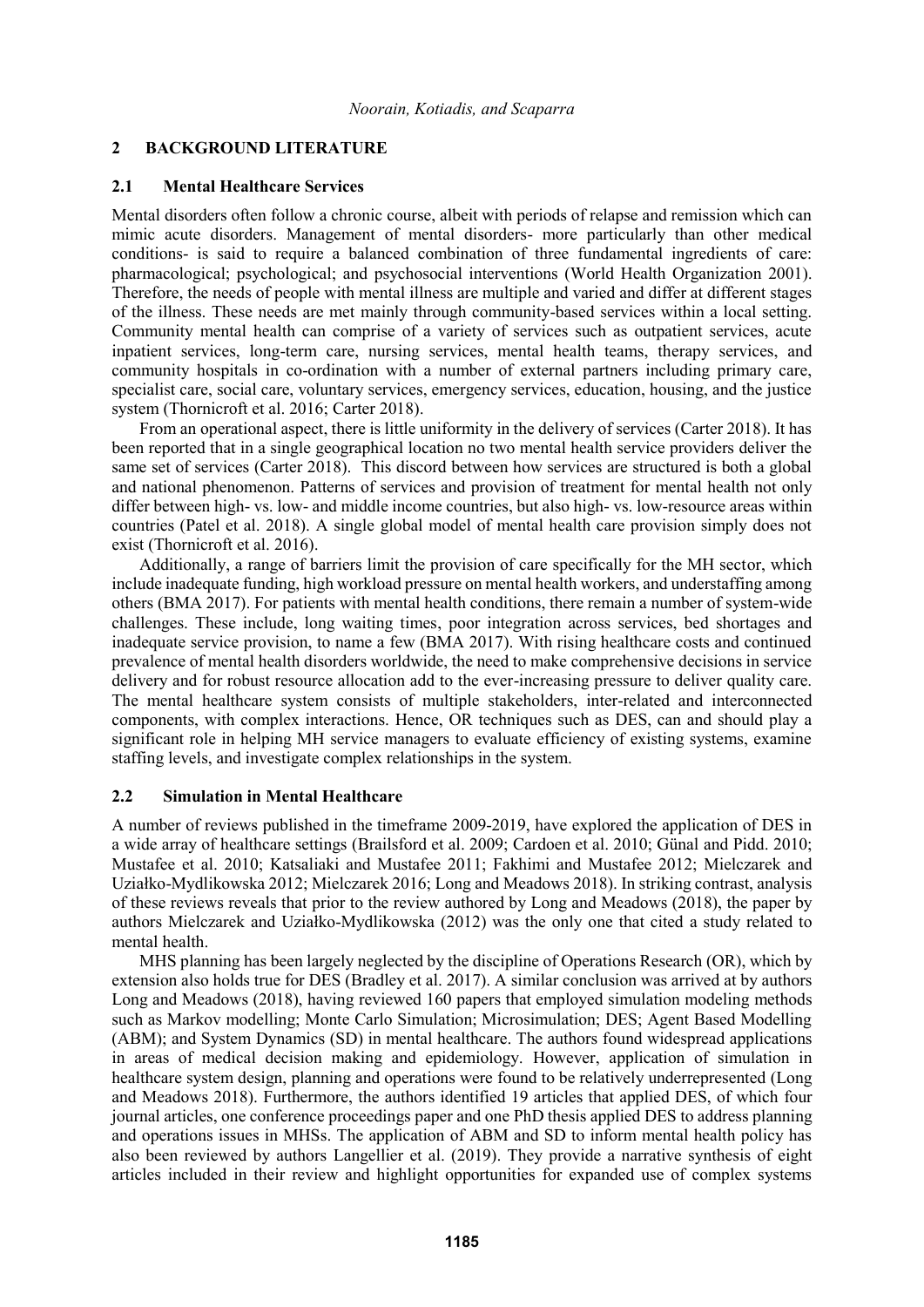approaches in mental healthcare (Langellier et al. 2019). Along similar lines, this paper aims to further contribute to the budding literature in MHS planning by reviewing and analyzing literature specific to the application of discrete-event simulation.

#### **3 SEARCH STRATEGY AND METHODOLOGY**

We conducted a systematic review of literature to identify studies that utilized DES within MHSs. We retrieved relevant studies from a number of databases. The search strategy was designed to capture publications not only from OR journals but also to include articles from medical journals. The search term utilized was "discrete-event simulation" AND "mental health\*". Articles published between 2000 and 2018 were included. Figure 1 summarizes the search strategy employed for selecting articles (Liberati et al. 2009). The selection procedure included two screenings to determine the eligibility of the articles. In the first screening, articles were included if the answer to the questions: (i) has DES been applied; and (ii) has DES been applied to MHS was affirmative. Those excluded from the analysis were articles that were reviews, opinion pieces, debates and methodology focused papers. Furthermore, articles' whose primary focus was to model epidemiology, disease progressing, screening, health promotions and hospital overcrowding where mental health clinics were not a key focus were also excluded. In the second round of screening, articles were excluded if they primarily dealt with health economics. Following screening, ten papers were selected for review. Data extracted for each paper is presented in Table 1.



Figure 1: Flow diagram of review paper selection.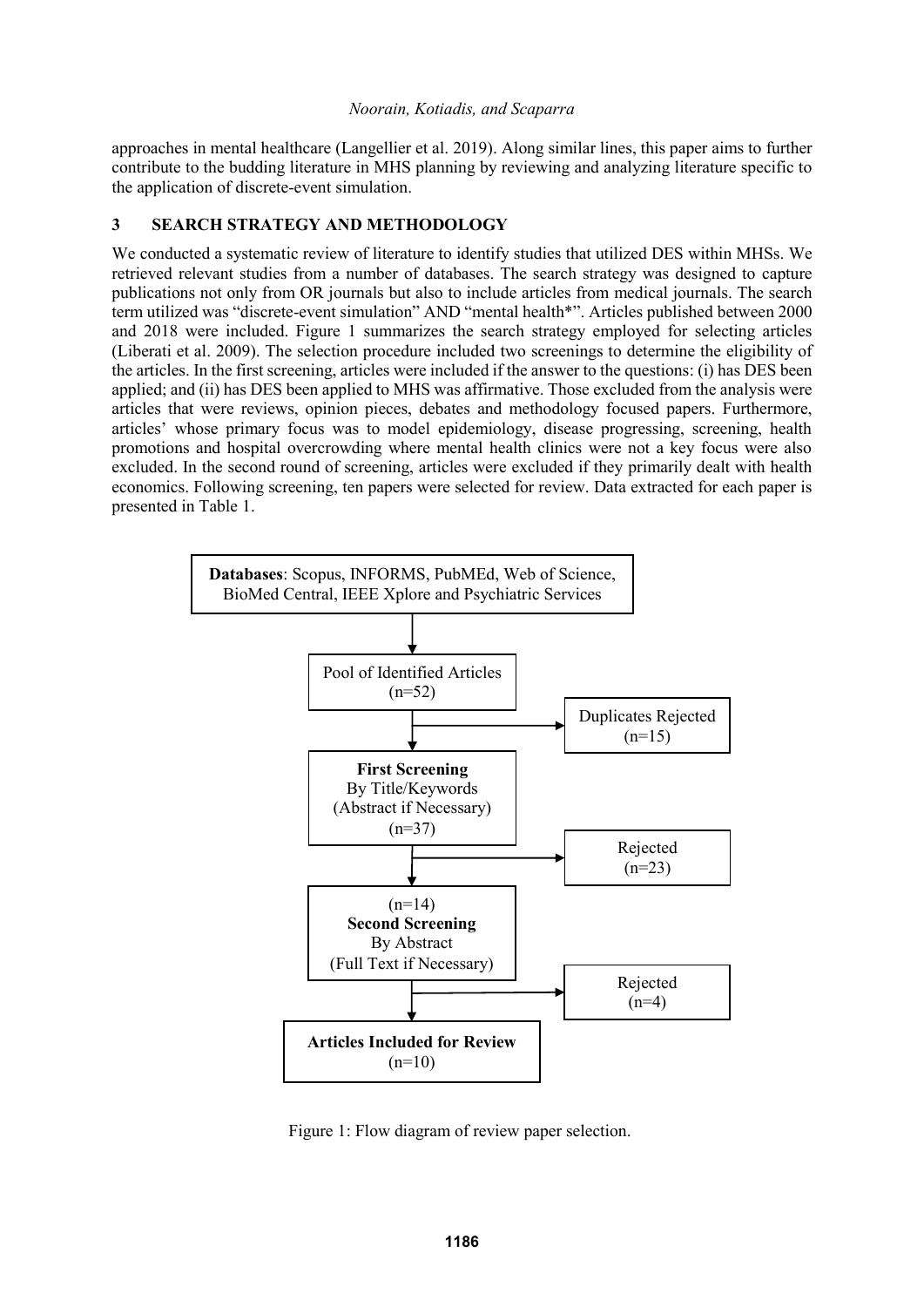| <b>Title and</b><br><b>Authors</b> | <b>Purpose</b>                                           | Modelling<br><b>Scope</b>                               | <b>Stakeholder</b><br>Engagement | Implementation | <b>Model's Input</b><br><b>Parameters</b>                                                                                                         | <b>Study Findings</b>                                                                                                                                                                                        |
|------------------------------------|----------------------------------------------------------|---------------------------------------------------------|----------------------------------|----------------|---------------------------------------------------------------------------------------------------------------------------------------------------|--------------------------------------------------------------------------------------------------------------------------------------------------------------------------------------------------------------|
| Kuno et<br>al. (2005)              | Capacity<br>Planning                                     | Multi-Unit<br>(Hospital<br>and<br>Residential<br>Units) | $\pmb{\times}$                   | Suggested      | Length of<br>$\blacksquare$<br>Stay (LoS).<br>$\blacksquare$<br>Bed capacity<br>Transition<br>$\blacksquare$<br>rate<br>(between)<br>facilities). | Comparison of<br>٠<br>various bed<br>capacity options.<br>Increased bed<br>٠<br>capacity<br>improved system<br>performance.                                                                                  |
| Patten<br>and<br>Meadows<br>(2009) | Capacity<br>Planning<br>and<br>Patient<br>Demand         | Service<br>Network                                      | ×                                | Suggested      | Population<br>$\blacksquare$<br>size.<br>Treatment<br>٠<br>acceptability<br>rate.<br>Recurrence<br>$\blacksquare$<br>rate.                        | Linked<br>$\blacksquare$<br>epidemiology<br>data to service<br>planning.<br>Estimated<br>$\blacksquare$<br>number of<br>therapists<br>required.                                                              |
| Dursun et<br>al. (2013)            | Capacity<br>Planning                                     | Single Unit<br>(Clinic)                                 | ✓                                | Conceptualized | Panel size<br>٠<br>Treatment<br>$\blacksquare$<br>engagement<br>$(\%)$                                                                            | The number of<br>$\blacksquare$<br>patients a<br>psychiatrist<br>should provide<br>care to was<br>identified.                                                                                                |
| Kim et<br>al. (2013)               | Service<br>Redesign<br>and<br>Resource<br>Allocation     | Single Unit<br>(Clinic)                                 |                                  | Conceptualized | Clinical<br>$\blacksquare$<br>hours.<br>Staff<br>$\blacksquare$<br>composition.                                                                   | ×,<br>Analysis of<br>trade-offs<br>between long<br>service time and<br>increasing<br>staffing costs.<br>Extending clinic<br>٠<br>hours by two and<br>an additional<br>psychiatrist were<br>recommended.      |
| La et al.<br>(2016)                | Capacity<br>Planning                                     | Single Unit<br>(Hospital)                               |                                  | Conceptualized | Bed<br>$\blacksquare$<br>capacity.                                                                                                                | $\blacksquare$<br>A 165% increase<br>in bed capacity<br>required to<br>reduce patient<br>wait time.<br>Emphasized<br>$\blacksquare$<br>DES's potential<br>to solve complex<br>operational<br>problems in MH. |
| Troy et<br>al. (2017)              | Resource<br>Allocation<br>and<br>Budgetary<br>Evaluation | Service<br>Network                                      |                                  | Conceptualized | Staff<br>٠<br>composition<br>$\blacksquare$<br>Clinic<br>location                                                                                 | Experimentation<br>٠<br>revealed<br>underutilized<br>staff that were<br>reallocated.<br>Rationalized<br>$\blacksquare$<br>staffing levels<br>and improved<br>service levels.                                 |
| Konrad<br>et al.<br>(2017)         | Resource<br>Allocation                                   | Multi-Unit<br>(Integrated)<br>Clinic)                   |                                  | Conceptualized | Patient<br>$\blacksquare$<br>volumes                                                                                                              | Expanding<br>٠<br>patient coverage<br>required four<br>additional<br>providers.<br>Inform the MH<br>$\blacksquare$<br>community to<br>the benefits of<br>DES.                                                |

# Table 1: Summary of classification of review articles.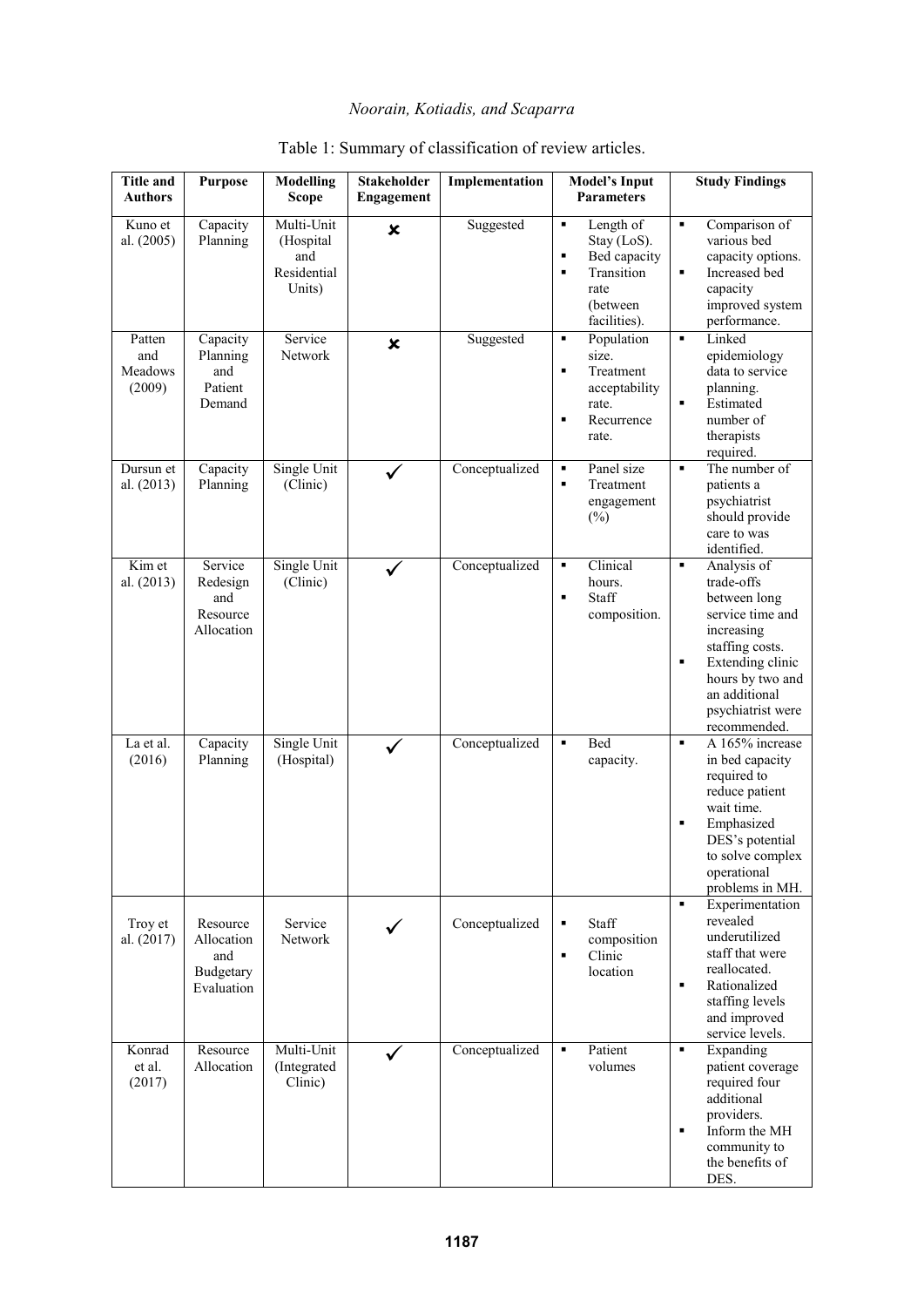| <b>Title and</b><br><b>Authors</b>  | <b>Purpose</b>         | Modelling<br><b>Scope</b>                                | <b>Stakeholder</b><br>Engagement | Implementation | <b>Model's Input</b><br><b>Parameters</b>                                                                            | <b>Study Findings</b>                                                                                                                                                                      |
|-------------------------------------|------------------------|----------------------------------------------------------|----------------------------------|----------------|----------------------------------------------------------------------------------------------------------------------|--------------------------------------------------------------------------------------------------------------------------------------------------------------------------------------------|
| Chepenik<br>and<br>Pinker<br>(2017) | Resource<br>Allocation | Single Unit<br>(Psychiatric<br>Emergency<br>Service)     | $\mathbf x$                      | Conceptualized | Number of<br>٠<br>practitioners                                                                                      | Modest addition<br>$\blacksquare$<br>of one half-time<br>clinician<br>produced biggest<br>increase in<br>patient flow<br>metrics.<br>Explained<br>$\blacksquare$<br>service<br>bottlenecks |
| Paton<br>and<br>Tiffin<br>(2018)    | Capacity<br>Planning   | Single Unit<br>(Clinic)                                  | $\boldsymbol{\mathsf{x}}$        | Suggested      | Referral<br>٠<br>rate.<br>LoS.<br>п                                                                                  | Substantial<br>٠<br>increase in in-<br>patient capacity<br>needed to reduce<br>wait times.<br>Call for a more<br>$\blacksquare$<br>complex<br>approach within<br>DES framework.            |
| Roh et al.<br>(2018)                | Capacity<br>Planning   | Multi-Unit<br>(Hospital<br>ED and<br>Inpatient<br>Wards) |                                  | Conceptualized | Patient<br>٠<br>arrival rate<br>ED inpatient<br>٠<br>admissions<br>(%)<br>Inpatient<br>$\blacksquare$<br>LoS $(\% )$ | Boarding time<br>٠<br>increase with<br>high arrival rates<br>and LoS.<br>Over-utilized<br>٠<br>inpatient units<br>push urgent care<br>for MH into the<br>emergency<br>department.          |

*Noorain, Kotiadis, and Scaparra*

## **4 RESULTS**

### **4.1 Publication Characteristics**

A total of ten publications were retrieved dating from 2000 to 2018 of which seven were published in journals and three were conference publications. Interestingly, of the seven journal publications, only one was from an Operations Research journal and six were from non-OR journals. Additionally, majority of publications were from the USA (seven papers), with Australia, Canada and UK constituting for one paper each.

## **4.2 Study Objectives**

We categorized six papers as being predominantly concerned with capacity planning whilst four papers featured resource allocation issues. Studies focused on capacity planning largely involved increasing bed capacity to understand potential impacts on patient flow through the system (Kuno et al. 2005; La et al. 2016; Paton and Tiffin 2018; Roh et al. 2018). Furthermore, two studies examined capacity in terms of prospective requirement of practitioners to satisfy patient demand for a service (Patten and Meadows 2009) and investigated the optimum panel size (list of assigned patients) for a psychiatrist providing treatment to Post Traumatic Stress Disorder (PTSD) patients (Dursun et al. 2013). The lack of beds in mental healthcare services is a contentious issue where service providers have to find tradeoffs between increasing health outcomes for patients by decreasing waiting times and costs associated with increasing bed capacity. Especially when delay in treatment poses considerable health risks (e.g. suicidal ideation and violent behavior) to patients with mental health conditions.

Resource allocation is the second most investigated issue in MHS planning, wherein authors Konrad et al. (2017) have explored the impact of projected increase in patient volumes on resources, whilst authors Chepenik and Pinker (2017) developed a model to predict potential benefits of additional clinical staff to patient flow. Resource allocation has also been conducted along with rationalizing budgets for MHSs (Troy et al. 2017) and to improve service (Kim et al. 2013).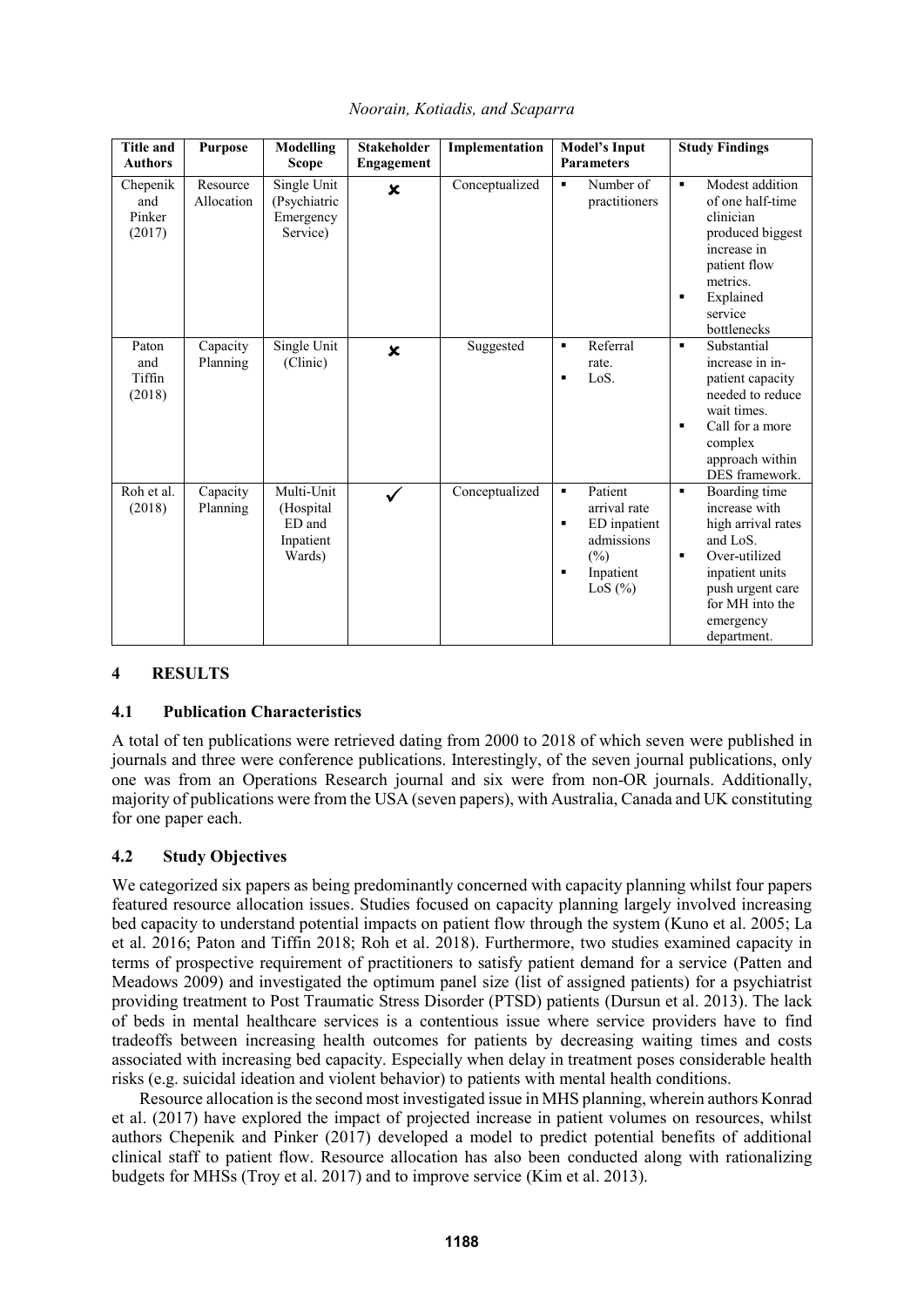Most studies reviewed in this paper have marked the beginning of DES in various aspects of MHSs, for instance: authors Konrad et al. (2017) have modelled an integrated clinic, thereby addressing a gap in simulation as well as in mental health; Troy et al. (2017) have applied simulation on a granular level for a large mental healthcare network for resource allocation; Dursun et al. (2013) used DES to design a panel (list of assigned patients) for a psychiatrist, a phenomenon commonly only associated with physicians in primary care; Roh et al. (2018) have addressed a gap in literature by considering the transition process for patients from an emergency department into external community and inpatient settings; and Patten and Meadows (2009) have demonstrated how service planning can be conducted by utilizing epidemiologic data.

Clearly, all of the papers are primarily motivated by improving the quality of services being studied and demonstrating the utility of DES in mental health as opposed to enhancing the DES method and models.

#### **4.3 Modelling Scope and Model Type**

Scope represents the extent to which the MH system has been captured in models. Five articles under review were modelled on a single unit (such as MH clinics, Hospitals, Psychiatric Emergency Services) and four articles modelled multiple units in the MHS network (e.g. hospitals, residential units and inpatient wards).

Additionally, DES models have broadly been classified into four types based on the purpose they serve. Based on this classification, models developed in eight of the ten articles were grouped as 'Throwaway Models', that is, models that are developed for the duration of a study to investigate one or more issues that are being address (Robinson 2014). In contrast, models from the two remaining studies were classified as "Generic Models", that is models developed in a particular context that can be used across a number of organizations (Robinson 2014). Thus, the service planning model linking epidemiology data to service planning developed by authors Patten and Meadows (2009) and the model built by Troy et al. (2017), to rationalize staffing levels were generic models that could potentially be applied across organization in the context of MH.

#### **4.4 Stakeholder Engagement and Implementation**

Stakeholder engagement is said to play a key role in the success of a simulation project (Robinson and Pidd 1998). Six out of ten papers from this review describe varying degrees of stakeholder engagement. The paper that described a relatively high stakeholder engagement was authored by La et al. (2016). They describe the number of stakeholders that participated and enumerate on who the stakeholders were while stating reasons for their involvement. A total of nine meetings were held at various points in the study. These allowed for goal communication and data collection as well as conceptualizing scenarios for analysis. Likewise, authors Konrad et al. (2017) have described adequate levels of stakeholder engagement with staff for a number of purposes including, data collection, conceptual model validation, base scenario modelling and incorporating feedback via a number of model iterations. On the other hand modest levels of engagement have been described by authors Dursun et al. (2013), Kim et al. (2013), Troy et al. (2017) and Roh et al. (2018), typically through model validation, reviewing model's results, and interviews to quantify service parameters, validation of model's assumptions and for conceptualizing service changes.

Moreover, the nature of stakeholder engagement varies across studies. That is, we deduced from the description of the engagement that La et al. (2016) engaged with stakeholders in a group, while other authors engaged on a one-on-one basis (Dursun et al. 2013; Konrad et al. 2017; Roh et al. 2018). However, for authors Kim et al. (2013) and Troy et al. (2017), we were unable to deduce the nature of stakeholder engagement owing to the lack of a detailed description.

None of the papers being reviewed reported the use of their models in practice. This is in line with previous findings (Wilson 1981; Taylor et al. 2009). The papers were classified based on the three-level scale of implementation described by Brailsford et al. (2009). Accordingly, seven studies have 'conceptualized' (discussed with a client organization) their model's results by describing the likelihood for improvement in services, if utilized. On the other hand, three studies have 'suggested' (theoretically proposed by authors) their model's usefulness, specifically in the context of MHS.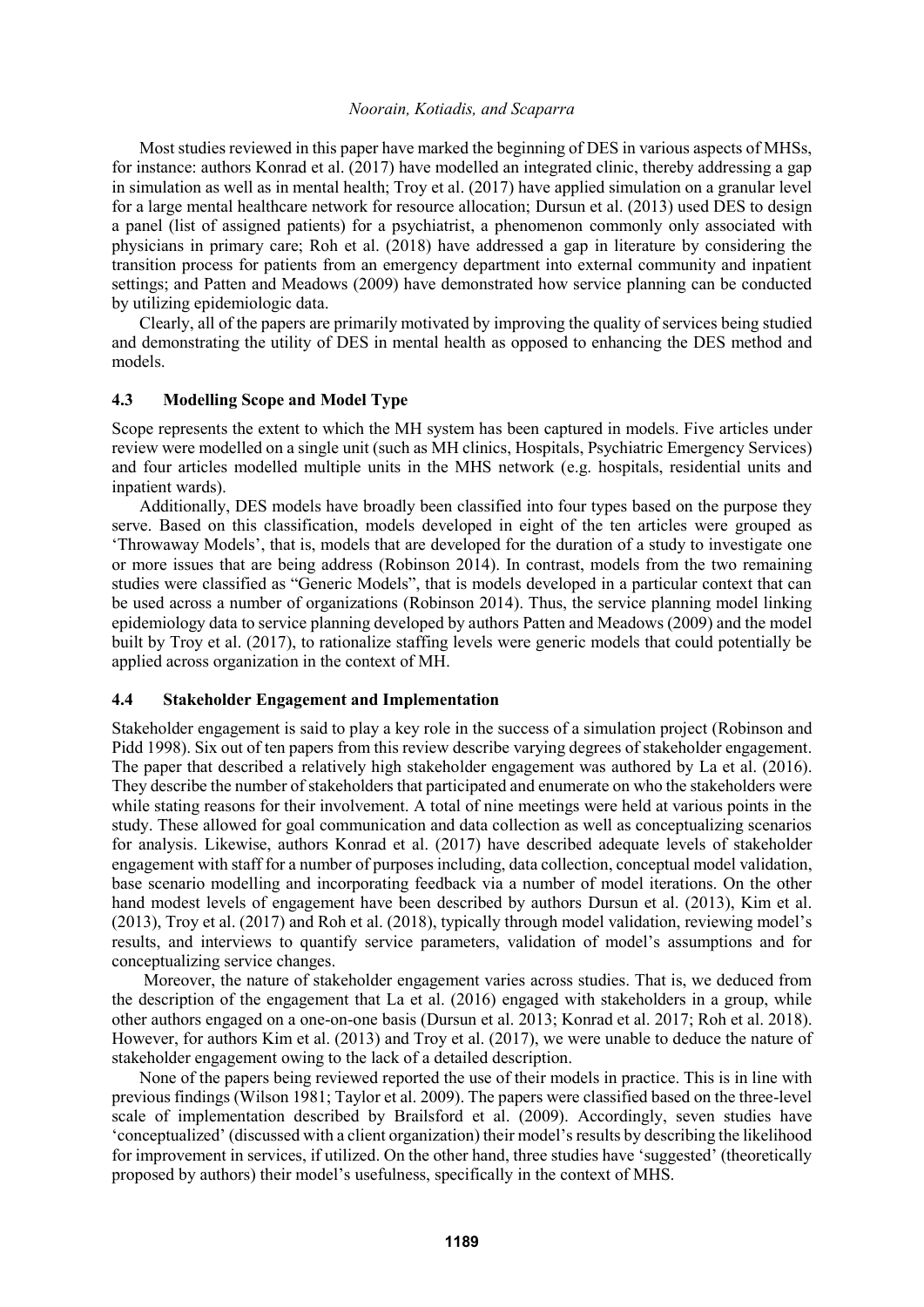#### **4.4.1 Sponsor and Funding**

The primary initiator (sponsor) of seven of these studies was the health services, although sources of funding for these studies were not reported. Furthermore, one study was judged to be solely of academic origin, although the authors utilize data that was consolidated by the government, the study itself was an academic venture (Patten and Meadows 2009).

Moreover, we found evidence of two studies that were sponsored and funded by government initiation/support via grants and/or by health services. Specifically, the study conducted by Kuno et al. (2005) was government funded and the study conducted by La et al. (2016) had elements of funding and support from government as well as health services. While the number of articles being analyzed here is modest to come to a conclusion, it is however, indicative of a possible recognition from the mental health community and to some extent, the government of DES modelling's offerings. In support of this argument, Konrad et al. (2019) have highlighted the coming together of academics and clinicians in their study as having been successful in applying DES, which is not typically used in mental health workforce planning and have advocated for more such partnerships across mental health settings. Perhaps, future research can look to this study for academic-clinical partnerships in the context of mental health.

#### **5 DISCUSSION**

The previous section illustrates the underrepresentation of DES in operations and planning of MHSs. The papers reviewed so far have made a case for robust application of DES to the mental health community as well as to researchers and practitioners alike. Having said that, the application of simulation modelling to MHSs is anything but straightforward. The structural ambiguity of mental health service provision highlighted in section 1.1 poses significant challenges to model transferability and adaptability. However, certain contextual and structural similarities can be drawn from application of simulation to social care (Onggo 2012); stroke care systems (Churilov and Donnan 2012); and longterm care (Patrick et al. 2015). Each of these care systems consists of a diverse range of disparate services, which constitute interrelated parts of a whole system. Notwithstanding these similarities, it is important to recognize that mental healthcare services encompass elements of acute care, chronic care, social care and long-term care, which makes direct reapplication of previous research a matter of further inquiry.

This section will draw on existing literature of DES and its application in healthcare, while examining the potential for reapplication or adaptation to aspects of MHSs. The subsequent roadmap has been conceived by carefully considering the complex dynamics within the system, while also acknowledging the characteristics of the MHSs discussed in the review. Besides, the roadmap is also consistent with emerging trends in modelling healthcare systems (Arisha and Rashwan 2016).

#### **5.1 Operational Efficiency**

Variations across mental health services have had a negative impact on workforce productivity, operational efficiency while adding to the escalating mental health related costs (Lagomasino 2010). According to the analysis presented in section 4, most studies have primarily focused on capacity planning and resource allocation. In contrast, only one study focused on service design. Whereas, DES has been utilized for these purposes in other areas of healthcare (Mustafee et al. 2010), such applications in mental health are negligible. For instance, DES has been used to evaluate service design options for stroke care pathways to determine the most effective alternative that reduces in-hospital delays (Monks et al. 2012); and DES was used to design a more efficient hospital pharmacy by comparing changes in staffing levels and skill-mix depending on workload (Reynolds 2011). Such evidence-informed analysis of service design and delivery alternatives, have the potential to improve outcomes and cut costs (Pitt 2016). Future research could focus on this aspect of MHSs as care pathways of mental health patients are highly variable. This is especially important as patients with mental health disorders present with considerable risks and poor quality of treatment can lead to poor outcomes (Gilburt 2015).

Length of Stay (LoS) has been a key performance indicator that most studies have tried to reduce owing to the financial constraints of increasing bed capacities. Lack of care in the community and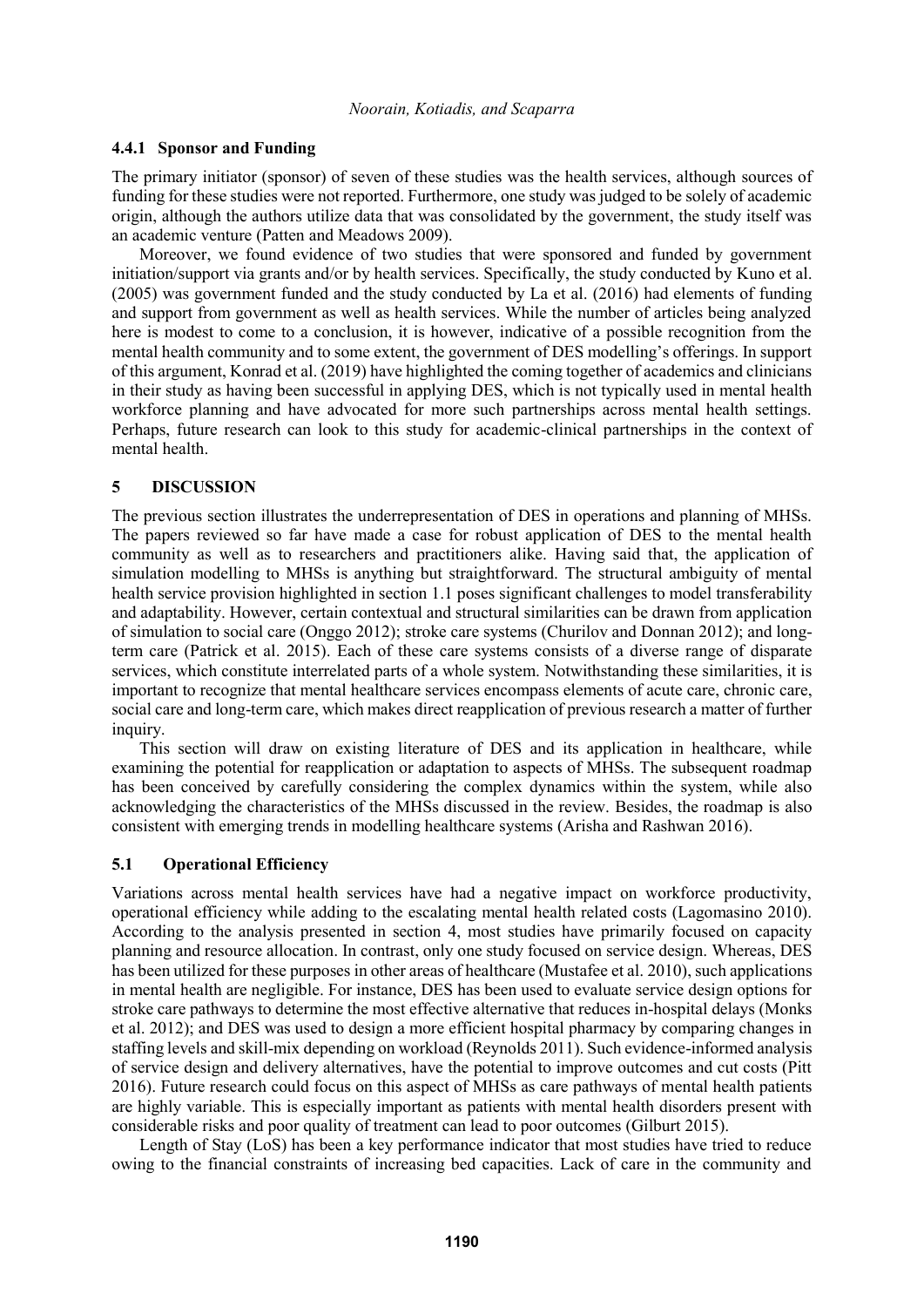decreasing provision of social care are said to prolong LoS (Paton and Tiffin 2018). However, such influences have not been modelled or studied and can be a promising area of future research.

#### **5.1.1 Quality Improvement**

In response to huge pressures due to severe financial constraint and workforce shortage facing MHSs, a growing number are turning to 'quality improvement' (QI) approaches to achieve service improvements (Green et al. 2012; Ross and Naylor 2017). QI tools include, 'Plan-Do-Study-Act Cycle'; Six-Sigma; Lean methodology etc. (Varkey et al. 2007). In essence, these efforts proceed on the basis of anecdotal accounts of successful strategies and require multiple iterations to attain reliable improvements, which are likely to incur additional costs. Although such efforts in mental healthcare services are in their early days, there is limited evidence of impact (Ross and Naylor 2017).

Alternatively, evidence in simulation literature demonstrates the potential for DES and QI as complementary methodologies that can be used together as they have similar motivations: to improve process and service delivery (Robinson et al. 2012). Indeed, the integration of DES and QI has also been advocated for by the medical community as well (Rutberg et al. 2015) and there exist a number of instances in literature where such efforts have been successfully employed in healthcare (Robinson et al. 2012; Baril et al. 2016). This integration can help an already financially constrained mental health service in selecting the best option of service improvement by using DES, without having to dissipate precious resources.

#### **5.2 Stakeholder Engagement**

In MH, delays in decision making on improvements to patient pathways owing to stakeholder concerns and feedback, have been known to have substantial impacts on costs and patients' health (Carter 2018). From the analysis in section 4.4, it appears that most papers have given limited attention to stakeholder engagement in terms of identifying relevant stakeholders, describing their level of decision-making or involving them explicitly from the outset of the study. The fragmented nature of MHSs across different local areas and the presence of a range of partners and stakeholders warrants cooperation and integration, to achieve long-term efficiency and greater operational productivity (Carter 2018). Therefore, future research offers ample opportunities to improve limitations of stakeholder engagement so far and enhance stakeholder engagement in the application of DES to MHSs. This could not only be beneficial to improving a DES models' quality and with it, the chance of a successful outcome, it could also help MHS providers and decision makers tackle some of their productivity issues.

Stakeholder engagement is considered a key factor in simulation studies, and is critical to successful model implementation (Young et al. 2009). There is evidence of a direct causal link between weak or low stakeholder engagement and lack of implementation. Early involvement of stakeholders is often recommended for a simulation study. This is truer so in health care than in other areas of application as it increases the risk of loss of interest in the final results and recommendations (Roberts 2011). Furthermore, it is also suggested to involve a diverse group of stakeholders whose interests add an additional dimension to a simulation study (Roberts 2011).

In literature, there are instances of simulation studies that utilize Problem Structuring Methods (PSMs) for stakeholder engagement through facilitated modelling (Kotiadis et al. 2014; Robinson et al. 2014; Tako and Kotiadis 2015). Interestingly, PSMs are already being applied within mental health for systems improvement and policy (Powell and Mustafee, 2017). Future research could use PSMs in combination with DES through facilitated modelling in MH.

#### **5.3 Methodological Pluralism**

Several aspects of mental health services that need further investigation have been identified by the studies that have been reviewed here. Most authors recognize the preliminary nature of their application and call for a more comprehensive approach.

The dynamic structure of MHSs, often generates a number of inefficiencies at boundaries between different services and service providers in the system (Carter 2018). Therefore focusing on the wider mental healthcare continuum by modelling service integration and examining the interdependencies in the system could be a promising future research direction. For instance, service use by patients with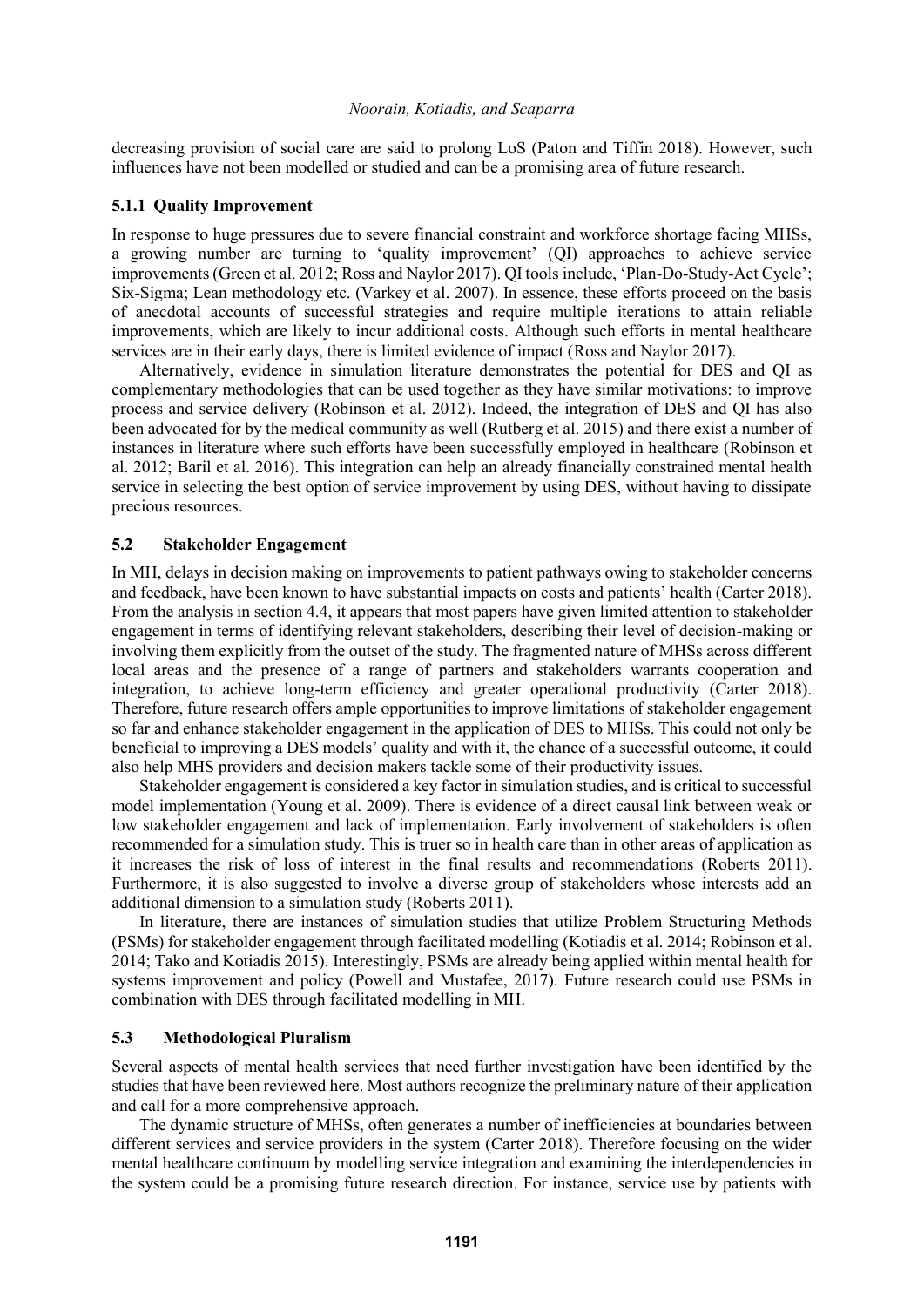mental illness is associated with habitual no-shows, which has a negative effects on both the patient and the service (Gondolf 2009). Such analyses have not been incorporated into simulation models of MHSs so far. Although, statistical analysis of such factors is usually conducted on a standalone basis (Crabb and Hunsley 2006). Coupling statistical analysis of demand factors such as age, gender, ethnicity with DES modelling could provide invaluable insight into the operational dynamics associated with them.

Additionally, service improvements in MHSs are currently being carried out without thoroughly analyzing the impacts of implemented changes (Ross and Naylor 2017). It is also reported that these improvements are being carried out in isolation or in single units (Gilburt 2015). The combination of such practices can be detrimental to MHSs that are under immense pressure. Increasingly in healthcare, similar issues are being tackled by acknowledging that it is rarely possible to capture multiple aspects of a problem, and by employing hybrid simulation by combining two or more simulation methods such as DES, system dynamics (SD) and agent-based modelling (ABM) for one intervention (Brailsford et al. 2018). Indeed such advantages of hybrid simulation are progressively being discussed in literature while also being used to explore links between health and social care systems (Brailsford et al. 2013). Moreover, similar inquiries can also be found in mental healthcare, wherein hybrid simulation has been used for cost-effectiveness analysis of integrating mental health into primary care (Aringhieri et al. 2018). By further adapting approaches that address multiple aspects of service delivery in MH, current limitation could be overcome.

Furthermore, under the current system wide financial constraints facing MHSs, resource planning is essential to deliver quality care (Dunn et al. 2016). Increasingly, simulation-optimization approaches are being used for identifying effective improvement factors in planning healthcare service resources (Fu et al. 2015). Simulation methods such as DES can be employed to model critical activities and scarce resources and optimization methods such as linear programming can be used to provide optimal resource configurations that best improve performance. For instance, authors Ozcan et al. (2016) have used the simulation-optimization approach to evaluate and improve the performance of a surgery-based pathway. Simulation allowed for system variability to be tracked and for the evaluation of resource utilization. Whereas, optimization allowed for the identification of optimal capacity decisions in delivering performance. This integration of simulation and optimization could be another interesting area of future research.

#### **6 CONCLUSION**

Mental illness is the next major global health challenge. Worldwide, there is widespread commitment to fill the gaps between the need for treatment and service delivery. Operations and service planning issues in mental healthcare present plenty of opportunities for researchers as well as practitioners, not only for the application of DES, but also for combining DES with other suitable methods that capture multiple aspects of the service delivery system. Our review analyzes the application of DES modelling for planning and operations issues in mental healthcare services so far. The analysis highlights several limitations and contributes a roadmap for the application of DES to tackle issues of operational efficiency and productivity in MHSs. We encourage simulation researchers to direct their efforts towards tackling operations and planning of MHSs. This could be a step in the right direction towards addressing important problems faced by mental healthcare.

#### **REFERENCES**

- Aringhieri, R., D. Duma, and F. Polacchi. 2018. "Integrating Mental Health into a Primary Care System: A Hybrid Simulation Model". In *New Trends in Emerging Complex Real Life Problems*, edited by P. Daniele, and L. Scrimali, 55–63. Cham, Switzerland: Springer International Publishing.
- Arisha, A., and W. Rashwan. 2016. "Modeling of Healthcare Systems: Past, Current and Future Trends". In *Proceedings of the 2016 Winter Simulation Conference*, edited by T. M. K. Roeder, P. I. Frazier, R. Szechtman, E. Zhou, T. Huschka, and S. E. Chick, 1523–1534. Piscataway, New Jersey: Institute of Electrical and Electronics Engineers, Inc.
- Baril, C., V. Gascon, J. Miller, and N. Côté. 2016. "Use of a Discrete-event Simulation in a Kaizen Event: A Case Study in Healthcare". *European Journal of Operational* Research, 249(1):327–339.
- BMA. 2017. *Breaking down Barriers: The Challenge of Improving Mental Health Outcomes*. [https://www.bma.org.uk/-](https://www.bma.org.uk/-/media/files/pdfs/collective%20voice/policy%20research/public%20and%20population%20health/mental%20health/breaking-down-barriers-mental-health-briefing-apr2017.pdf?la=en) [/media/files/pdfs/collective%20voice/policy%20research/public%20and%20population%20health/mental%20health/bre](https://www.bma.org.uk/-/media/files/pdfs/collective%20voice/policy%20research/public%20and%20population%20health/mental%20health/breaking-down-barriers-mental-health-briefing-apr2017.pdf?la=en) [aking-down-barriers-mental-health-briefing-apr2017.pdf?la=en](https://www.bma.org.uk/-/media/files/pdfs/collective%20voice/policy%20research/public%20and%20population%20health/mental%20health/breaking-down-barriers-mental-health-briefing-apr2017.pdf?la=en) , accessed 27th July 2019. Briefing, British Medical Association, London, UK.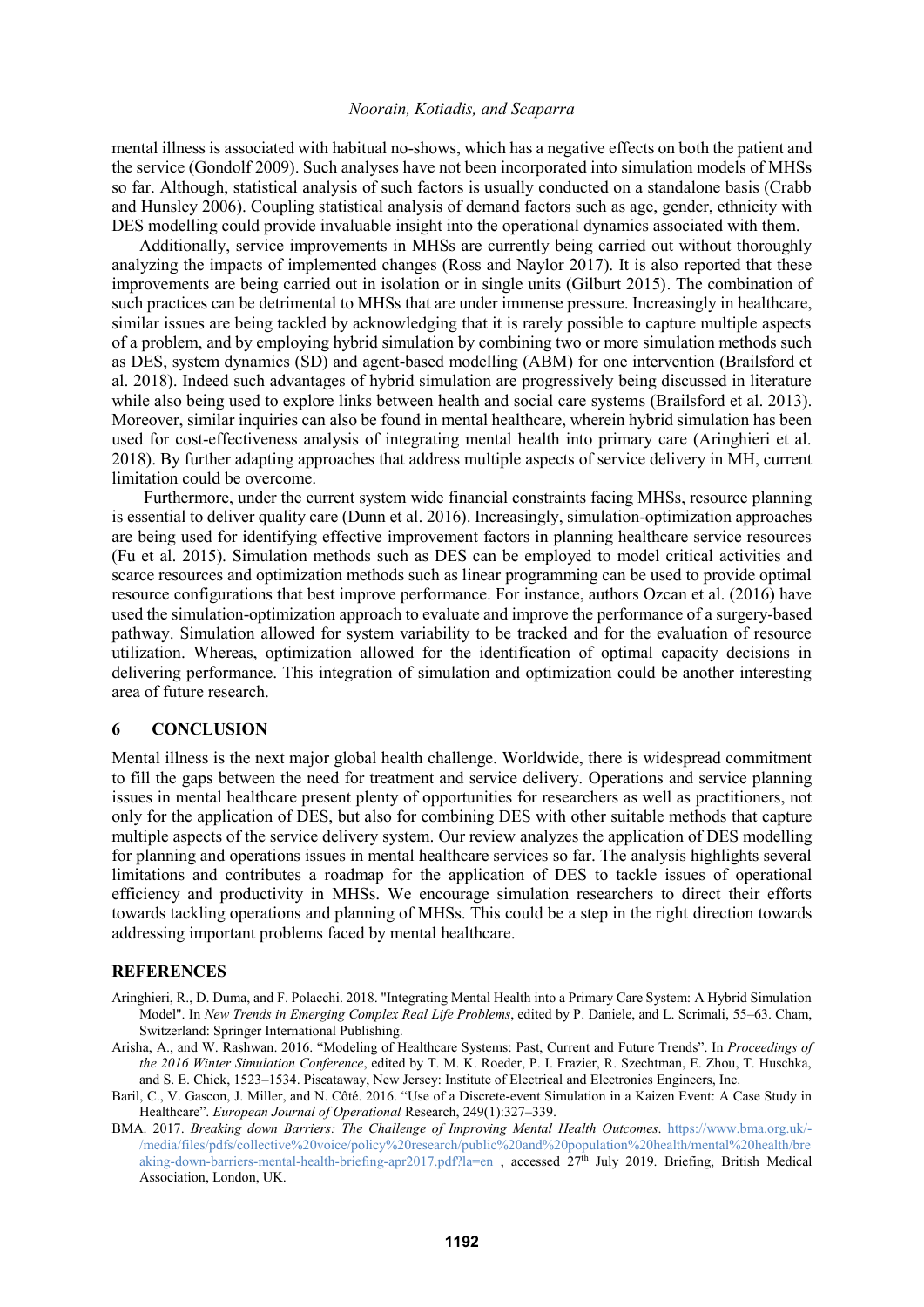- Bradley, B. D., T. Jung, A. Tandon-Verma, B. Khoury, T. Chan, and Y.L. Cheng. 2017. "Operations Research in Global Health: A Scoping Review with a Focus on the Themes of Health Equity and Impact". *Health Research Policy and Systems*, 15(1):32.
- Brailsford, S.C., J. Viana, S. Rossiter, A.A. Channon, and A.J. Lotery. 2013. "Hybrid Simulation for Health and Social Care: The Way Forward, or More Trouble Than It's Worth?". In *Proceedings of the 2013 Winter Simulation Conference,* edited by R. Pasupathy, S.-H. Kim, A. Tolk, R. Hill, and M. E. Kuhl, 258-269. Piscataway, New Jersey: Institute of Electrical and Electronics Engineers, Inc.
- Brailsford, S.C., P.R. Harper, B. Patel, and M. Pitt. 2009. "An Analysis of the Academic Literature on Simulation and Modelling in Health Care"*. Journal of Simulation*, 3(3):130-140.
- Brailsford, S.C., T. Bolt, C. Connell, J.H. Klein, and B. Patel, B. 2009."Stakeholder Engagement in Health Care Simulation". In *Proceedings of the 2009 Winter Simulation Conference*, edited by M. D. Rossetti, R. R. Hill, B. Johansson, A. Dunkin and R. G. Ingalls, 1840-1849. Piscataway, New Jersey: Institute of Electrical and Electronics Engineers, Inc.
- Brailsford, S.C., T. Eldabi, M. Kunc, N. Mustafee and A.F., Osorio. 2019. "Hybrid Simulation Modelling in Operational Research: A State-of-the-art Review". *European Journal of Operational Research*, 278(3):721–737.
- Cardoen, B., E. Demeulemeester, and J. Beliën. 2010. "Operating Room Planning and Scheduling: A Literature Review". *European Journal of Operational Research*, 201(3):921-932.
- Carter, P. 2018. *Lord Carter's Review into Unwarranted Variations in Mental Health and Community Health Services*. [https://improvement.nhs.uk/documents/2818/20180524\\_NHS\\_operational\\_productivity\\_-\\_Unwarranted\\_variations\\_-](https://improvement.nhs.uk/documents/2818/20180524_NHS_operational_productivity_-_Unwarranted_variations_-_Mental_....pdf) Mental ....pdf, accessed 27<sup>th</sup> July 2019. Corporate Report, NHS Improvement, London, UK.
- Chepenik, L. and E. Pinker. 2017. "The Impact of Increasing Staff Resources on Patient Flow in a Psychiatric Emergency Service". *Psychiatric Services*, 68(5):470-475.
- Churilov, L. and G.A. Donnan. 2012. "Operations Research for Stroke Care Systems: An Opportunity for the Science of Better to Do Much Better". *Operations Research for Health Care*, 1(1):6-15.
- Crabb, R. and J. Hunsley. 2006. "Utilization of Mental Health Care Services Among Older Adults with Depression". *Journal of Clinical Psychology*, 62(3):299-312
- Dunn, P., H. McKenna, and R. Murray. 2016. *Deficits in the NHS 2016*. Briefing, The King's Fund, London, UK. [https://www.kingsfund.org.uk/sites/default/files/field/field\\_publication\\_file/Deficits\\_in\\_the\\_NHS\\_Kings\\_Fund\\_July\\_2](https://www.kingsfund.org.uk/sites/default/files/field/field_publication_file/Deficits_in_the_NHS_Kings_Fund_July_2016_1.pdf) 016 1.pdf, accessed 27th July 2019.
- Dursun, P., M.E. Ceyhan, B.V. Watts, and B. Shiner. 2013. "Improving Access by Panel Size Approach in Mental Health in Veterans Affairs Health System". In *Proceedings of the 2013 Industrial and Systems Engineering Research Conference,*  edited by A. Krishnamurthy and W.K.V. Chan, 2448-2456. [Peachtree Corners, Georgia:](https://www.google.com/search?client=firefox-b-d&channel=crow&q=Peachtree+Corners&stick=H4sIAAAAAAAAAOPgE-LVT9c3NEzOzcsrrkhOUeLUz9U3SMm1NE3R0sgot9JPzs_JSU0uyczP088vSk_My6xKBHGKrdITi4oyi4HCGYWLWAUDUhOTM0qKUlMVnPOL8lKLigHOeDllWgAAAA&sa=X&ved=2ahUKEwih77SPldXjAhXnXhUIHUmzB9gQmxMoATASegQICxAK) [Institute of Industrial and](https://search.proquest.com/publisherlinkhandler/sng/pb/Institute+of+Industrial+and+Systems+Engineers+$28IISE$29/$N?accountid=7408)  [Systems Engineers.](https://search.proquest.com/publisherlinkhandler/sng/pb/Institute+of+Industrial+and+Systems+Engineers+$28IISE$29/$N?accountid=7408)
- Fakhimi, M., and N. Mustafee. 2012. "Applications of Operations Research within the UK Healthcare Context." In *Proceedings of the 2012 OR Society Simulation Workshop*, edited by B.Tjahjono, C. Heavey, S. Onggo, and D-J. van der Zee, 66-82.
- Fu, M., F. W. Glover, and J. April. 2005. "Simulation Optimization: A Review, New Developments, and Applications". In *Proceedings of the 2005 Winter Simulation Conference*, edited by M. E. Kuhl, N. M. Steiger, F. B. Armstrong, and J. A. Joines, 83–95: Piscataway, New Jersey: Institute of Electrical and Electronics Engineers, Inc.
- Gilburt, H. 2015. *Mental Health under Pressure*. Briefing. The King's Fund, London, [https://www.kingsfund.org.uk/sites/default/files/field/field\\_publication\\_file/mental-health-under-pressure-nov15\\_0.pdf,](https://www.kingsfund.org.uk/sites/default/files/field/field_publication_file/mental-health-under-pressure-nov15_0.pdf) accessed 27th July 2019.
- Gondolf, E.W. 2009. "Implementing Mental Health Treatment for Batterer Program Participants: Interagency Breakdowns and Underlying Issues"*. Violence against Women*, 15(6):638-655.
- Green, S.A., A.J. Poots, J. Marcano-Belisario, E. Samarasundera, J. Green, E. Honeybourne, and R. Barnes. 2012. "Mapping Mental Health Service Access: Achieving Equity through Quality Improvement". *Journal of Public Health*, *35*(2):286- 292.
- Greenhalgh, T. and C. Papoutsi. 2018. "Studying Complexity in Health Services Research: Desperately Seeking an Overdue Paradigm Shift". *BMC Medicine*, 16(1):95-100.
- Günal, M.M. and M. Pidd. 2010. "Discrete Event Simulation for Performance Modelling in Health Care: A Review of the Literature". *Journal of Simulation*, 4(1):42-51.
- Jacobson, S.H., S.N. Hall, and J.R. Swisher. 2006. "Discrete-event Simulation of Health Care Systems". In *Patient flow: Reducing delay in healthcare delivery*, edited by R. W. Hall, 211–252. New York City, United States: Springer Publishing.
- Katsaliaki, K. and N. Mustafee. 2011. "Applications of Simulation within the Healthcare Context". *Journal of the Operational Research Society*, 62(8):1431-1451.
- Kim, B., Y. Elstein, B. Shiner, R. Konrad, A.S. Pomerantz, and B.V. Watts. 2013. "Use of Discrete Event Simulation to Improve a Mental Health Clinic". *General Hospital Psychiatry*, 35(6):668-670.
- Konrad, R., C. Tang, B. Shiner, and B.V. Watts. 2017. "Workforce Design in Primary Care-Mental Health Integration: A Case Study at One Veterans Affairs Medical Center". *Health Systems*, 6(2):148-160.
- Kotiadis, K., A.A.Tako, and C. Vasilakis. 2014. A Participative and Facilitative Conceptual Modelling Framework for Discrete Event Simulation Studies in Healthcare". *Journal of the Operational Research Society*, 65(2):197-213.
- Kuno, E., N. Koizumi, A.B. Rothbard, and J. Greenwald. 2005. "A Service System Planning Model for Individuals with Serious Mental Illness". *Mental Health Services Research*, 7(3):135-144.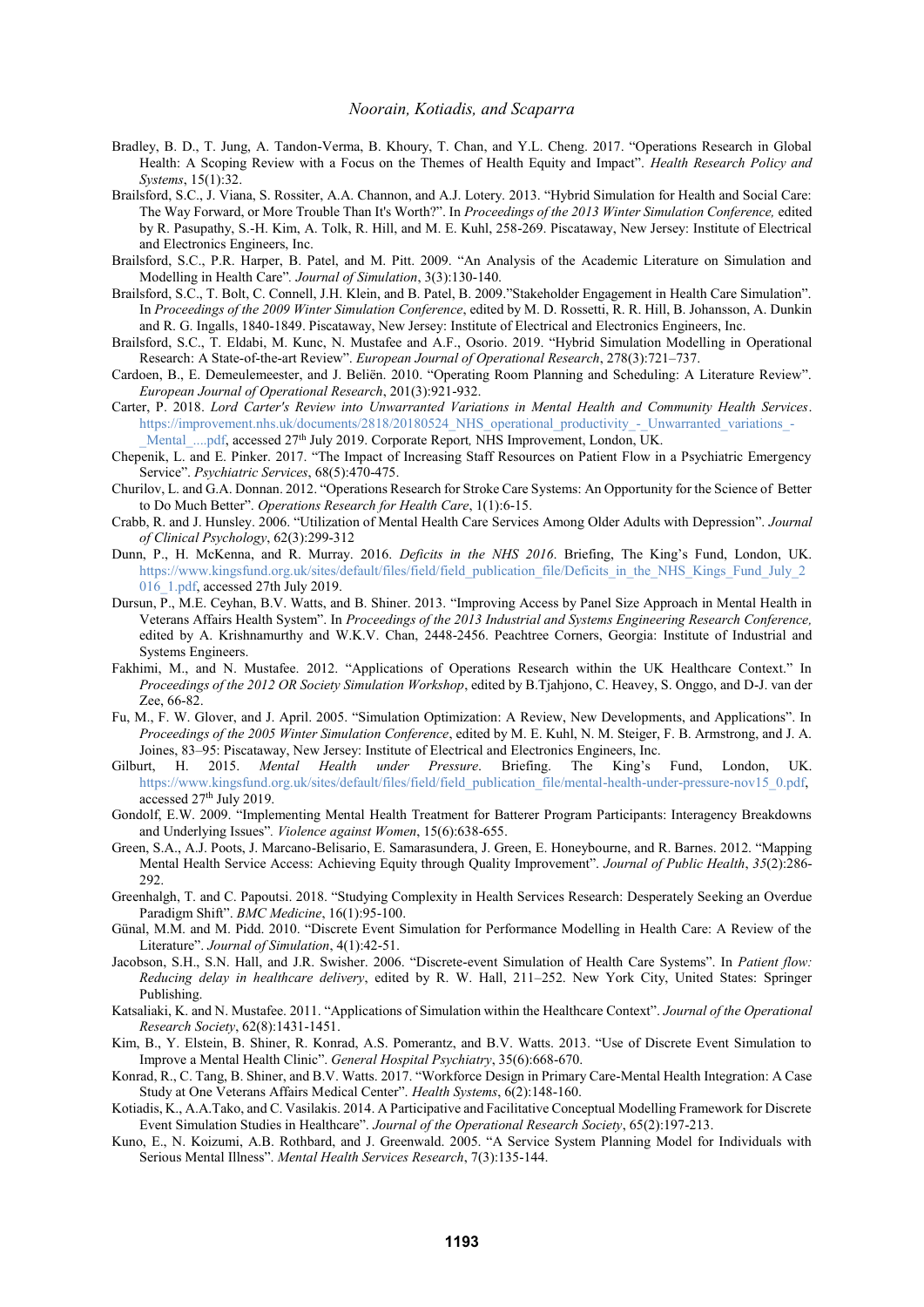- La, E.M., K.H. Lich, R. Wells, A.R. Ellis, M.S. Swartz, R. Zhu, and J.P. Morrissey. 2015. "Increasing Access to State Psychiatric Hospital Beds: Exploring Supply-Side Solutions". *Psychiatric Services*, 67(5):523-528.
- Lagomasino, I.T., D.F. Zatzick, and D.A. Chambers. 2010. "Efficiency in Mental Health Practice and Research". *General Hospital Psychiatry*, *32*(5):477-483.
- Langellier, B.A., Y. Yang, J. Purtle, K.L. Nelson, I. Stankov, and A.V.D. Roux. 2019. "Complex Systems Approaches to Understand Drivers of Mental Health and Inform Mental Health Policy: A Systematic Review". *Administration and Policy in Mental Health and Mental Health Services Research*, 46(2):128-144.
- Liberati, A., D.G. Altman, J. Tetzlaff, C. Mulrow, P.C. Gøtzsche, J.P. Ioannidis, M. Clarke, P.J. Devereaux, J. Kleijnen, and D. Moher. 2009. "The PRISMA Statement for Reporting Systematic Reviews and Meta-Analyses of Studies That Evaluate Health Care Interventions: Explanation and Elaboration". *PLoS Medicine*, 6(7):e1000100.
- Long, K.M. and G.N. Meadows. 2018. "Simulation Modelling in Mental Health: A Systematic Review". *Journal of Simulation*, 12(1):76-85.
- Mielczarek, B. 2016. "Review of Modelling Approaches for Healthcare Simulation". *Operations Research and Decisions*, 26(1): 55-72.
- Mielczarek, B. and J. Uziałko-Mydlikowska. 2012. "Application of Computer Simulation Modeling in the Health Care Sector: A Survey". *Simulation*, 88(2):197-216.
- Mnookin, S., A. Kleinman, and T. Evans. 2016. *Out of the Shadows: Making Mental Health a Global Development Priority*. Report. [http://documents.worldbank.org/curated/en/270131468187759113/pdf/105052-WP-PUBLIC-wb-background](http://documents.worldbank.org/curated/en/270131468187759113/pdf/105052-WP-PUBLIC-wb-background-paper.pdf)[paper.pdf,](http://documents.worldbank.org/curated/en/270131468187759113/pdf/105052-WP-PUBLIC-wb-background-paper.pdf) accessed 27th July 2019. World Bank Group and World Health Organization: Washington, DC.
- Monks, T., M. Pitt. K. Stein, and M. James. 2012. "Maximizing the Population Benefit from Thrombolysis in Acute Ischemic Stroke: A Modeling Study of In-Hospital Delays". *Stroke*, 43(10):2706-2711.
- Mustafee, N., K. Katsaliaki, and S.J. Taylor. 2010. "Profiling Literature in Healthcare Simulation". *Simulation*, 86(8-9):543- 558.
- OECD/EU. 2016. *Health at a Glance: Europe 2016 – State of Health in the EU Cycle*. Paris: Organisation for Economic Cooperation and Development Publishing.
- Onggo, B.S. 2012. "Simulation Modeling in the Social Care Sector: A Literature Review". In *Proceedings of the 2012 Winter Simulation Conference,* edited by C. Laroque, J. Himmelspach, R. Pasupathy, O. Rose, and A.M. Uhrmacher, 1-12. Piscataway, New Jersey: Institute of Electrical and Electronics Engineers, Inc.
- Ozcan, Y.A., E. Tànfani, and A. Testi. 2017. "Improving the Performance of Surgery-Based Clinical Pathways: A Simulation-Optimization Approach". *Health Care Management Science*, 20(1):1-15.
- Papageorgiou, J.C. 1978. "Some Operations Research Applications to Problems of Health Care Systems (A Survey)". *International Journal of Bio-Medical Computing*, 9(2):101-114.
- Patel, V., S. Saxena, C. Lund, G. Thornicroft, F. Baingana, P. Bolton, D. Chisholm, P.Y. Collins, J.L. Cooper, J. Eaton, and H. Herrman. 2018. "The Lancet Commission on Global Mental Health and Sustainable Development". *The Lancet*, 392(10157):1553-1598.
- Paton, L.W. and P.A. Tiffin. 2018. "Modelling Out-of-Area Admissions". *The British Journal of Psychiatry*, 213(4):615-616.
- Patrick, J., K. Nelson, and D. Lane. 2015. "A Simulation Model for Capacity Planning in Community Care". *Journal of Simulation*, *9*(2):111-120.
- Patten, S.B. and G.M. Meadows. 2009. "Population-Based Service Planning for Implementation of MBCT: Linking Epidemiologic Data to Practice". *Psychiatric Services*, 60(11):1540-1542.
- Pitt, M., T. Monks, S. Crowe, and C. Vasilakis. 2016. "Systems Modelling and Simulation in Health Service Design, Delivery and Decision Making". *BMJ Quality and Safety*, 25(1):38-45.
- Powell, J.H. and N. Mustafee. 2017. "Widening Requirements Capture with Soft Methods: An Investigation of Hybrid M&S Studies in Health Care". *Journal of the Operational Research Society*, 68(10):1211-1222.
- Reynolds, M., C. Vasilakis, M. McLeod, N. Barber, A. Mounsey, S. Newton, A. Jacklin, and B.D. Franklin. 2011. "Using Discrete Event Simulation to Design a More Efficient Hospital Pharmacy for Outpatients". *Health Care Management Science*, 14(3):223-236.
- Roberts, S.D. 2011. "Tutorial on the Simulation of Healthcare Systems". In *Proceedings of the 2011 Winter Simulation Conference,* edited by S. Jain, R.R. Creasey, J. Himmelspach, K.P. White, and M. Fu, 1408-1419. Piscataway, New Jersey: Institute of Electrical and Electronics Engineers, Inc.
- Robinson, S. 2014. *Simulation: The Practice of Model Development and Use*. 2nd ed. Basingstoke: Palgrave Macmillan.
- Robinson, S. and M. 1998. "Provider and Customer Expectations of Successful Simulation Projects". *Journal of the Operational Research Society*, 49(3):200-209.
- Robinson, S., C. Worthington, N. Burgess, and Z.J. Radnor. 2014. "Facilitated Modelling with Discrete-Event Simulation: Reality or Myth?". *European Journal of Operational Research*, 234(1):231-240.
- Robinson, S., Z.J. Radnor, N. Burgess, and C. Worthington. 2012. "SimLean: Utilising Simulation in the Implementation of Lean in Healthcare". *European Journal of Operational Research*, 219(1):188-197.
- Roh, T., V. Quinones-Avila, R.L. Campbell, G. Melin, and K.S. Pasupathy. 2018. "Evaluation of Interventions for Psychiatric Care: A Simulation Study of the Effect on Emergency Departments". In *2018 Winter Simulation Conference,* edited by M. Rabe, A.A. Juan, N. Mustafee, A. Skoogh, S. Jain, and B. Johansson, 2507-2517. Piscataway, New Jersey: Institute of Electrical and Electronics Engineers, Inc.
- Ross, S. and C. Naylor. 2017. *Quality Improvement in Mental Health*. Report. The King's Fund, London, UK. [https://www.kingsfund.org.uk/sites/default/files/field/field\\_publication\\_file/Quality\\_improvement\\_mental\\_health\\_King](https://www.kingsfund.org.uk/sites/default/files/field/field_publication_file/Quality_improvement_mental_health_Kings_Fund_July_2017_0.pdf) [s\\_Fund\\_July\\_2017\\_0.pdf,](https://www.kingsfund.org.uk/sites/default/files/field/field_publication_file/Quality_improvement_mental_health_Kings_Fund_July_2017_0.pdf) accessed 27<sup>th</sup> July 2019.